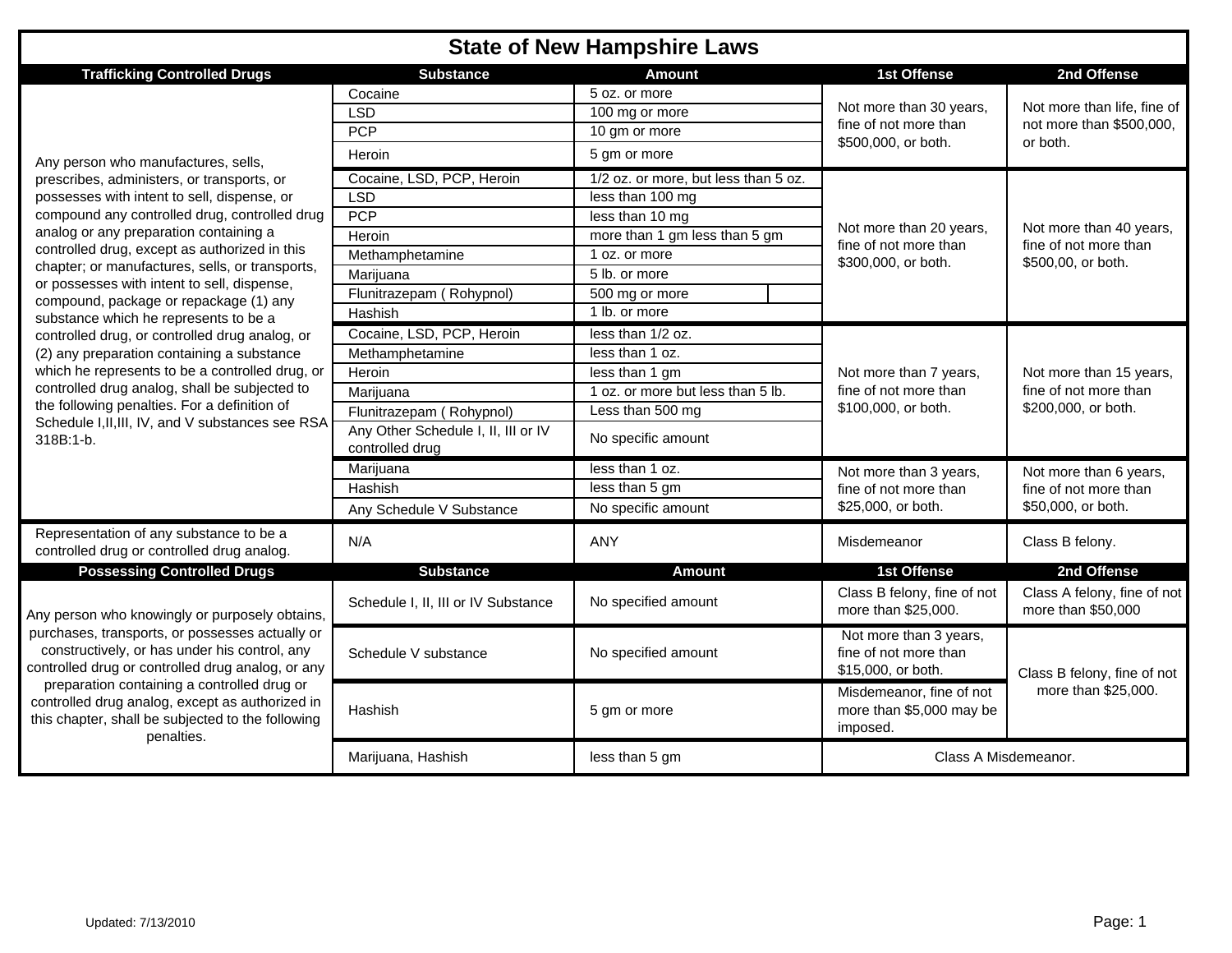| <b>State of New Hampshire Laws</b>                                                                                                                                                                                                                                                                                                                                                                |                                                                                                                                                                               |               |                                                                                                                                                                                                                                                                                                                                                                                                                                                          |  |  |  |  |
|---------------------------------------------------------------------------------------------------------------------------------------------------------------------------------------------------------------------------------------------------------------------------------------------------------------------------------------------------------------------------------------------------|-------------------------------------------------------------------------------------------------------------------------------------------------------------------------------|---------------|----------------------------------------------------------------------------------------------------------------------------------------------------------------------------------------------------------------------------------------------------------------------------------------------------------------------------------------------------------------------------------------------------------------------------------------------------------|--|--|--|--|
| <b>Possessing Controlled Drugs (cont.)</b>                                                                                                                                                                                                                                                                                                                                                        | <b>Substance</b>                                                                                                                                                              | <b>Amount</b> | 1st Offense                                                                                                                                                                                                                                                                                                                                                                                                                                              |  |  |  |  |
| Any person who controls any premises or<br>vehicle where he knows a controlled drug<br>is illegally kept; advertises, aids, assists a<br>person in the perpetration of a crime<br>knowing that person is illegally in<br>possession of a controlled drug or its<br>analog; manufactures with the intent to<br>deliver, delivers or possesses with the<br>intent to deliver any drug paraphernalia | Any controlled drug or its analog or<br>drug paraphernalia                                                                                                                    | Any           | Misdemeanor                                                                                                                                                                                                                                                                                                                                                                                                                                              |  |  |  |  |
| Any person who violates this chapter by<br>manufacturing, selling, prescribing,<br>administering, dispensing, or possessing with<br>intent to sell, dispense, or compound any<br>controlled drug or its analog, in or on or within<br>1,000 feet of the real property comprising a<br>public or private elementary, secondary, or<br>secondary vocational-technical school,                       | Any controlled drug or its analog                                                                                                                                             | Any           | Imprisonment or fine, or both, up to twice that otherwise<br>authorized by this section. Except to the extent a<br>greater minimum sentence is otherwise provided by this<br>chapter, a sentence imposed under this paragraph shall<br>include a mandatory minimum term of imprisonment of<br>not less than one year. Neither the whole nor any part<br>of the mandatory minimum sentence imposed under<br>this paragraph shall be suspended or reduced. |  |  |  |  |
| Any person who manufactures, sells, or<br>dispenses methamphetamine, lysergic acid,<br>diethylamide phencyclidine (PCP) or any other<br>controlled drug classified in schedules I or II, or<br>any controlled drug analog thereof, in violation<br>of RSA 318-B:2, I or I-a, is strictly liable for a<br>death which results from the injection,<br>inhalation or ingestion of that substance     | Methamphetamine, LSD, PCP or<br>any other controlled drug classified<br>in schedules I and II or any other<br>controlled drug analog in violation<br>of RSA 318-B:2, 1 or 1-a | Any           | Imprisonment up to life                                                                                                                                                                                                                                                                                                                                                                                                                                  |  |  |  |  |
| <b>Steroids</b>                                                                                                                                                                                                                                                                                                                                                                                   | <b>Substance</b>                                                                                                                                                              | <b>Amount</b> | 1st Offense                                                                                                                                                                                                                                                                                                                                                                                                                                              |  |  |  |  |
| Any person who prescribes, sells, provides or<br>distributes anabolic steroids to another person<br>for purposes other than treatment of a medical<br>problem or injury                                                                                                                                                                                                                           | Any Steroids                                                                                                                                                                  | Any           | Class B felony, fine and possible imprisonment of not<br>more than 7 years.                                                                                                                                                                                                                                                                                                                                                                              |  |  |  |  |
| Any person who uses or possesses with intent<br>to use anabolic steroids for purposes other<br>than treatment of a medical problem or injury.                                                                                                                                                                                                                                                     | Any Steroids                                                                                                                                                                  | Any           | Misdemeanor, fine and possible imprisonment of not<br>more than 1 year                                                                                                                                                                                                                                                                                                                                                                                   |  |  |  |  |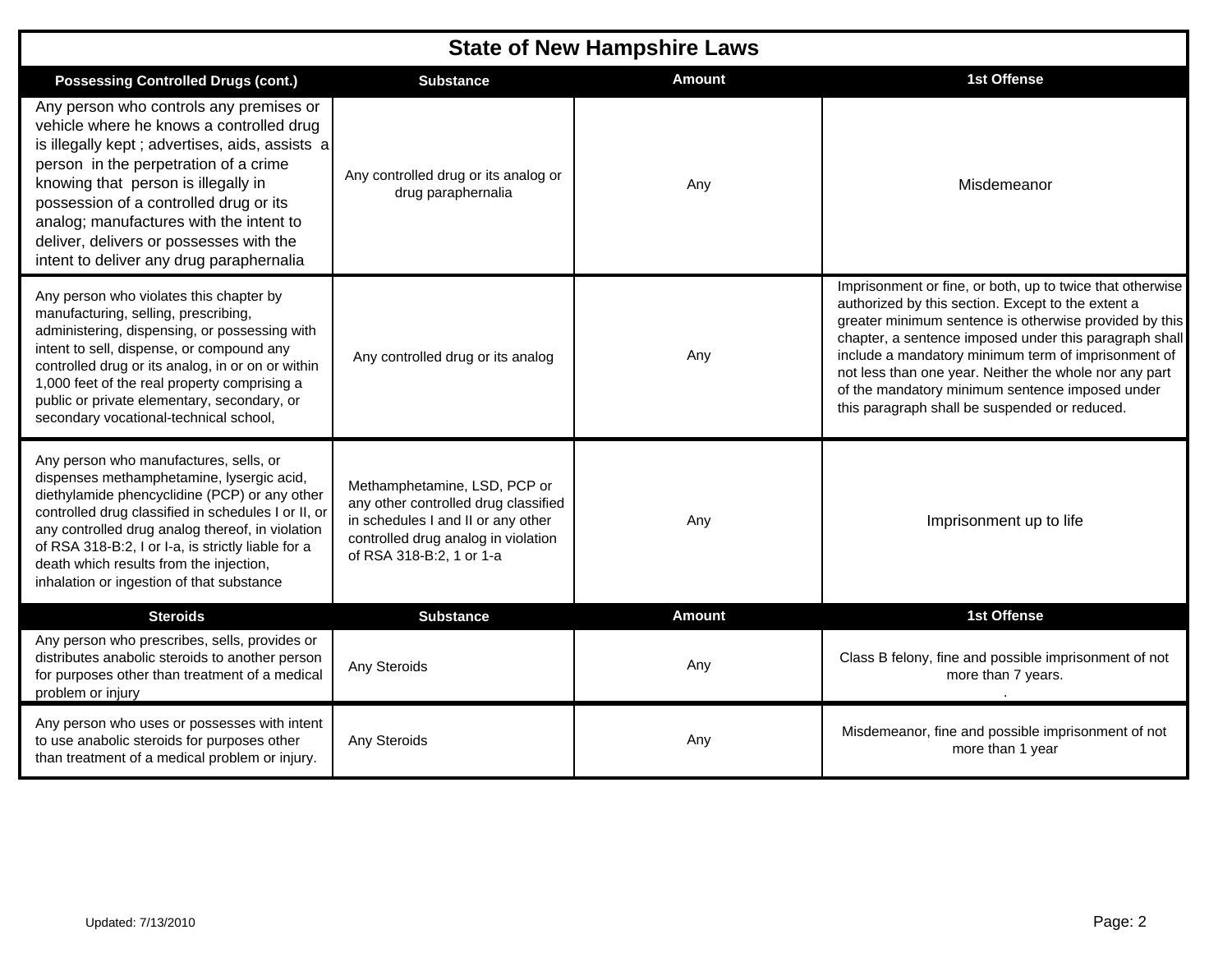| <b>State of New Hampshire Laws</b>                                                                                                                                                                                                                                                                                                                                                                                                                                                 |                                                                                                 |                                          |  |  |  |
|------------------------------------------------------------------------------------------------------------------------------------------------------------------------------------------------------------------------------------------------------------------------------------------------------------------------------------------------------------------------------------------------------------------------------------------------------------------------------------|-------------------------------------------------------------------------------------------------|------------------------------------------|--|--|--|
| Alcohol - Under Age of 21                                                                                                                                                                                                                                                                                                                                                                                                                                                          | <b>1st Offense</b>                                                                              | 2nd Offense                              |  |  |  |
| a. Sells to a minor (person under 21), engages in other prohibited sales, advertises,<br>employs a youth (person under 15), transports liquor.                                                                                                                                                                                                                                                                                                                                     | Any natural person - Misdemeanor.<br>Any other person - Felony - loss or Revocation of license. |                                          |  |  |  |
| b. Minor who has in his/her possession an alcoholic beverage (open or unopened).                                                                                                                                                                                                                                                                                                                                                                                                   | Violation -<br>Minimum fine of \$300                                                            | Violation -<br>Minimum fine of \$600     |  |  |  |
| c. Misrepresentation of age for purpose of obtaining alcoholic beverages.                                                                                                                                                                                                                                                                                                                                                                                                          | Misdemeanor -<br>Minimum fine of \$500                                                          | Misdemeanor -<br>Minimum fine of \$1,000 |  |  |  |
| d. Furnish false or altered evidence of age.                                                                                                                                                                                                                                                                                                                                                                                                                                       | Misdemeanor -<br>Minimum fine of \$500                                                          | Misdemeanor -<br>Minimum fine of \$1,000 |  |  |  |
| e. Have in possession false or altered identification of any type that misrepresents<br>age for purpose of obtaining alcoholic beverages.                                                                                                                                                                                                                                                                                                                                          | Misdemeanor -<br>Minimum fine of \$500                                                          | Misdemeanor -<br>Minimum fine of \$1,000 |  |  |  |
| f. Be in an area where alcoholic beverages are being served under permit unless<br>accompanied by a person 21 years of age (except an establishment with a club<br>license).                                                                                                                                                                                                                                                                                                       | Misdemeanor -<br>Minimum fine of \$500                                                          | Misdemeanor -<br>Minimum fine of \$1,000 |  |  |  |
| Alcohol - Applies to Anyone - Regardless of Age                                                                                                                                                                                                                                                                                                                                                                                                                                    | <b>1st Offense</b>                                                                              | 2nd Offense                              |  |  |  |
| a. To sell, give away, cause, permit, or procure to be sold, delivered, or given away<br>alcoholic beverage to a minor or an individual who is intoxicated                                                                                                                                                                                                                                                                                                                         | Any natural person - Misdemeanor.<br>Any other person/Corporation - Class B Felony              |                                          |  |  |  |
| <b>b.</b> To charge for alcoholic beverage without a license.                                                                                                                                                                                                                                                                                                                                                                                                                      | Any natural person - Misdemeanor.<br>Any other person/Corporation - Class B Felony              |                                          |  |  |  |
| c. For any person to consume or possess in an open container any alcoholic<br>beverages while in or upon public place ("public place" is an area where general<br>public can gain access).                                                                                                                                                                                                                                                                                         | Violation                                                                                       |                                          |  |  |  |
| d. For any person who manufacture, sell, advertise for sale, solicit orders for, deliver<br>or cause to be delivered, or produce in any manner any photographic identification<br>card that purports to be an official document issued by a local, state, or federal<br>government, or any political subdivision thereof, which contains false or inaccurate<br>information regarding the name, address, date of birth, or height and weight<br>characteristics of the cardholder. | Misdemeanor (1st and 2nd Offense)                                                               | Class B Felony - for Third Offense       |  |  |  |
| e. To lend a driver's license or permit to another person to use for unlawful purpose.                                                                                                                                                                                                                                                                                                                                                                                             | Misdemeanor                                                                                     |                                          |  |  |  |
| f. To photograph or duplicate or possess such a reproduction of a driver's license or<br>non-driver's identification card that it be mistaken for valid identification.                                                                                                                                                                                                                                                                                                            | Misdemeanor                                                                                     |                                          |  |  |  |
| g. Possession of a keg containing malt beverage, which is not identified as prescribed<br>by New Hampshire State Law.                                                                                                                                                                                                                                                                                                                                                              | Violation                                                                                       |                                          |  |  |  |
| h. To sign a receipt in order to obtain a keg, knowing any information required<br>on the receipt to be false.                                                                                                                                                                                                                                                                                                                                                                     | Misdemeanor                                                                                     |                                          |  |  |  |
| Updated: 7/13/2010                                                                                                                                                                                                                                                                                                                                                                                                                                                                 |                                                                                                 | Page: 3                                  |  |  |  |